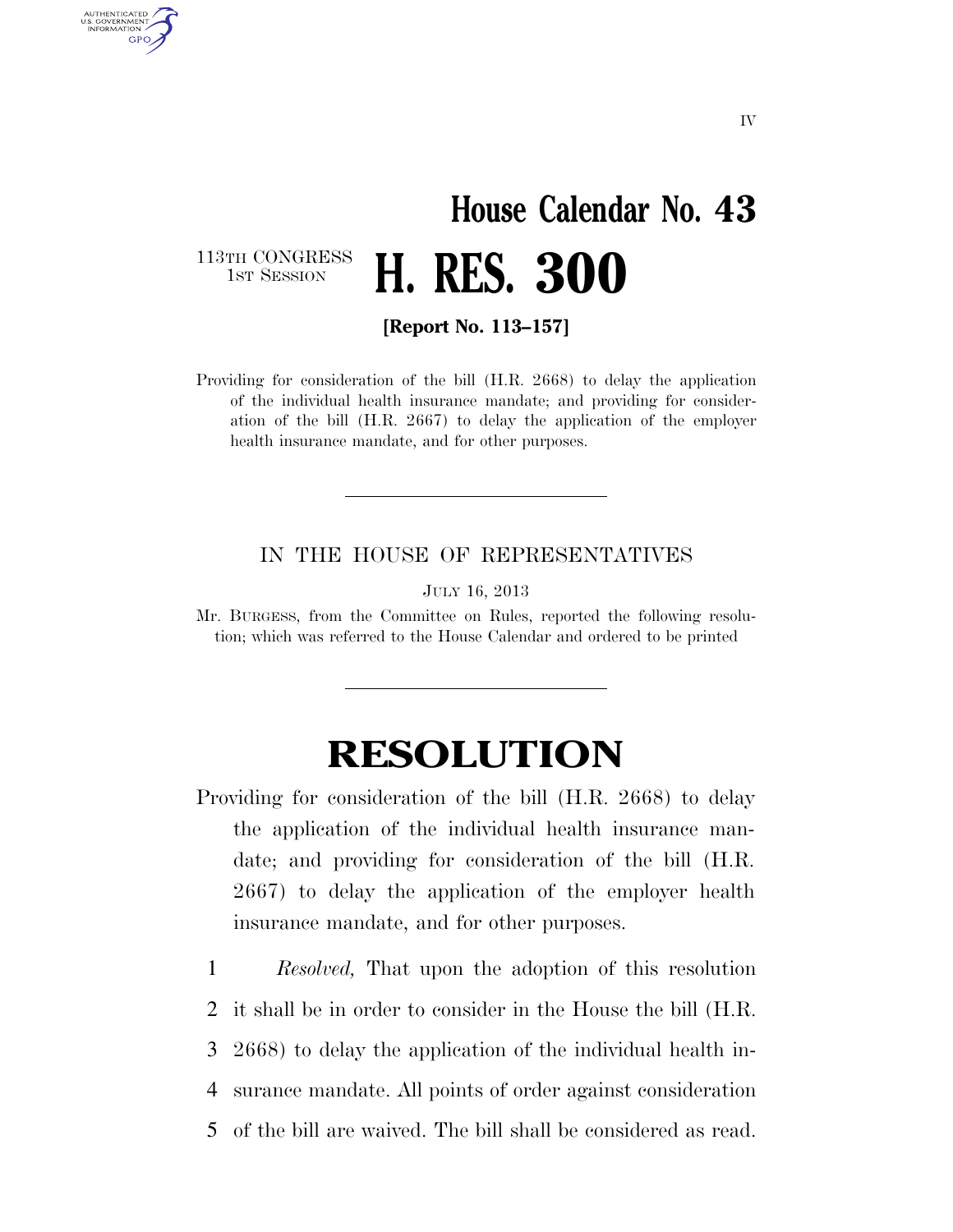All points of order against provisions in the bill are waived. The previous question shall be considered as or- dered on the bill and on any amendment thereto to final passage without intervening motion except: (1) one hour of debate equally divided and controlled by the chair and ranking minority member of the Committee on Ways and Means; and (2) one motion to recommit.

 SEC. 2. Upon the adoption of this resolution it shall be in order to consider in the House the bill (H.R. 2667) to delay the application of the employer health insurance mandate, and for other purposes. All points of order against consideration of the bill are waived. The bill shall be considered as read. All points of order against provi- sions in the bill are waived. The previous question shall be considered as ordered on the bill and on any amend- ment thereto to final passage without intervening motion except: (1) one hour of debate equally divided and con- trolled by the chair and ranking minority member of the Committee on Ways and Means; and (2) one motion to recommit.

 SEC. 3. (a) In the engrossment of H.R. 2668, the Clerk shall—

 (1) add the text of H.R. 2667, as passed by the House, as new matter at the end of H.R. 2668;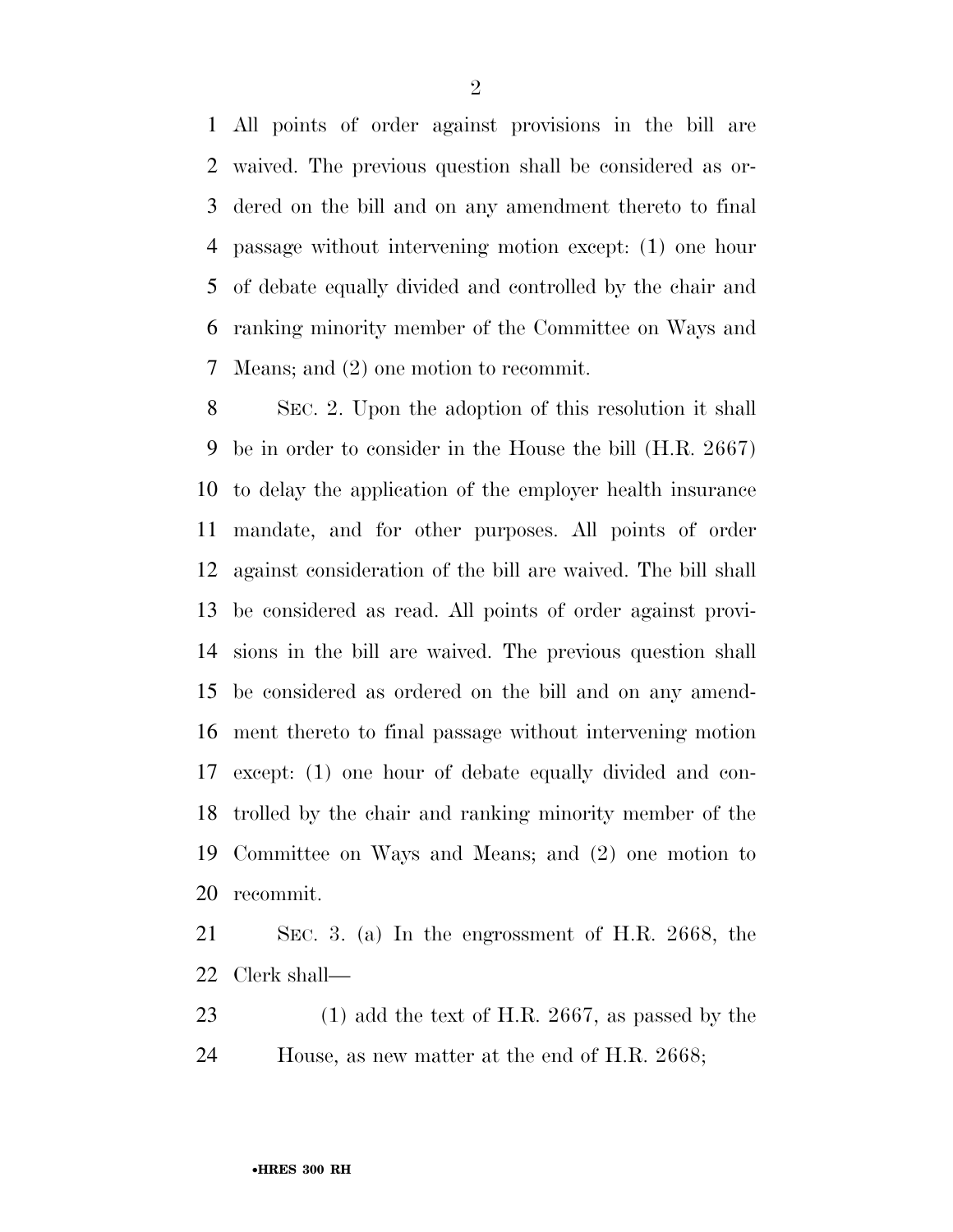(2) conform the title of H.R. 2668 to reflect the addition of the text of H.R. 2667, as passed by the House, to the engrossment; (3) assign appropriate designations to provi- sions within the engrossment; and (4) conform cross-references and provisions for short titles within the engrossment. (b) Upon the addition of the text of H.R. 2667, as passed by the House, to the engrossment of H.R. 2668, H.R. 2667 shall be laid on the table.